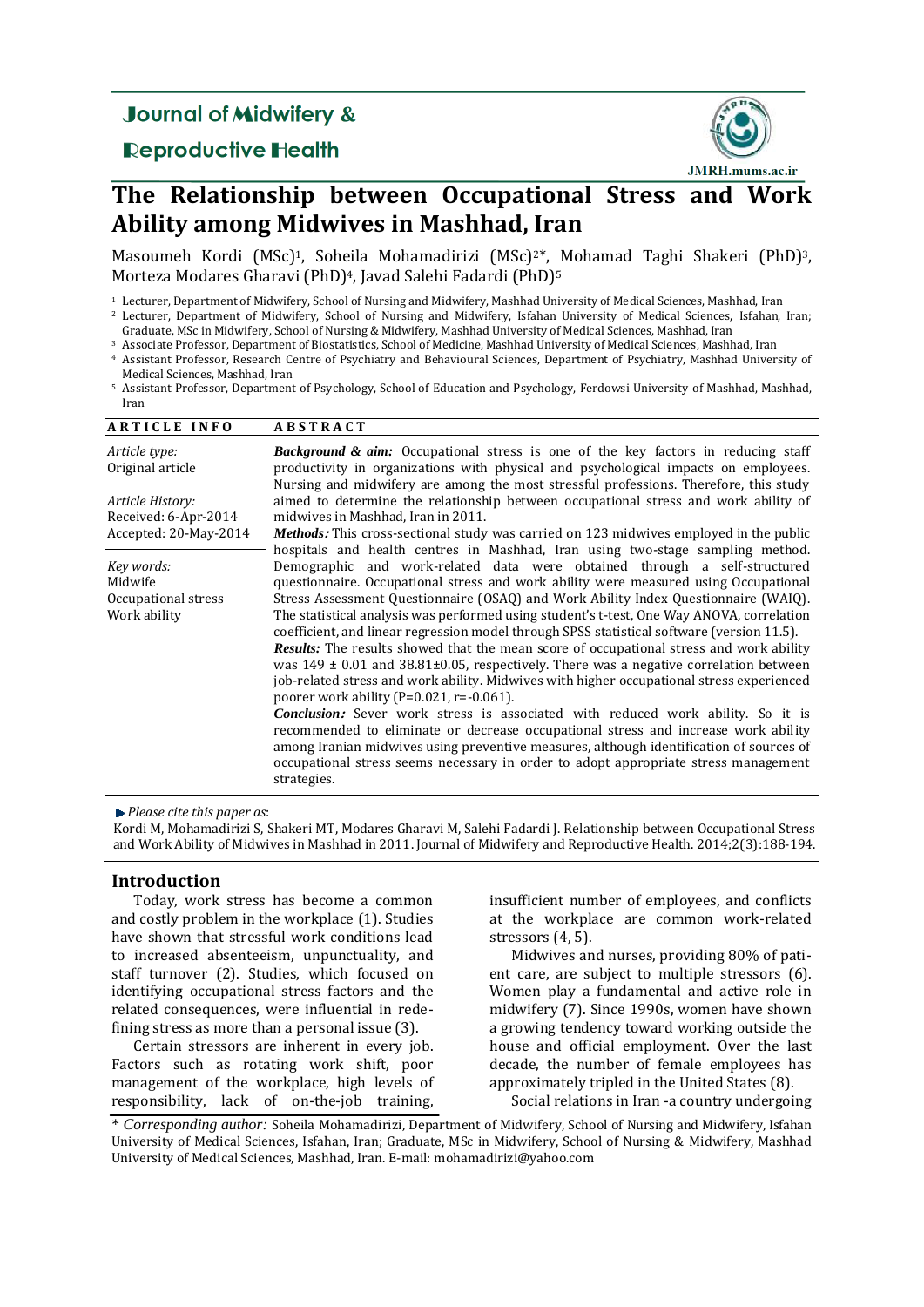changes in terms of socio-economic status- have altered, and more job opportunities have been created for women [\(9\)](#page-5-7). However, compared to men, women are more vulnerable to job stressors, due to their responsibilities and multiple roles at both home and in the workplace. Recognition and alleviation of occupational stress factors not only results in higher efficiency at work, but also improves one's effectiveness at home.

Unfortunately, few studies have concentrated on this important matter, especially in Iran [\(8,](#page-5-6) [10\)](#page-5-8). Social and economic changes in the process of urbanization in Iran have transformed social relations and provided additional job opportunities for women. Identifying and eliminating the causes of occupational stress among women will improve their performance both at work and at home [\(7,](#page-5-6) [10\)](#page-5-8). In general, stress is a major occupational hazard for all human service professionals. Nurses, midwives, and physicians, who work at night or during unconventional hours, are among safetysensitive occupations.

Shift work has numerous negative health effects on workers including nurses and midwives. Bourbonnais, Gallagher, and Larsson evaluated nurses' psychosocial demands and different levels of control in nursing profession. They identified Karasek's model as the most suitable model of occupational stress in nursing and midwifery (11-13).

Oncel (2007) reported that midwives' mean score of work-related strain was at the moderate level in Turkey [\(14\)](#page-5-9). Also, Kordi and Mohamadirizi (2013) observed severe occupational stress in 41% of midwives, using Karasek's Job Content Questionnaire (JCQ) [\(10\)](#page-5-8). Similarly, Orji (2002) reported that 83% of nurses in an obstetrics and gynaecology department in Nigeria had high job-related stress [\(15\)](#page-6-0).

Considering the role of midwives in the quality of healthcare services for mothers and children, it is essential to evaluate their job conditions. Occupational stress can influence the health of individuals and organizations and affect their performance and abilities. In fact, work ability refers to both personal and workrelated factors, which influence one's capacity to adapt to working situations [\(16\)](#page-6-1). The concept of work ability is based on the assumption that a worker's ability to successfully perform tasks depends on the equilibrium between physical/ mental job demands and individual's capacities, determined by health, professional knowledge, competencies, values, attitudes, and job motivation [\(17\)](#page-6-2).

Work ability is a broad concept, comprising physical, psychological, and social capacities [\(18\)](#page-6-3). Work ability is not only influenced by demographic characteristics such as age, education level, and socio-economic status, but is also affected by environmental factors and life style (19). In brazil, Prochnow (2013) showed high job strain and reduced work ability in 29.7% and 41% of nurses in one hospital, respectively (20).

Since no research has evaluated the link between work-related stress and work ability among Iranian midwives, we aimed to evaluate occupational stress level, work ability, and the relationship between these two variables in midwives at hospitals and healthcare centres of Mashhad in 2011. Finally, if possible, we tried to propose strategies to improve midwives' workplace conditions.

## **Materials and Methods**

The study population of the current crosssectional study included midwives, working in public hospitals and healthcare centres of Mashhad, Iran. After performing a pilot study on 10 midwives and calculating the correlations, the sample size was estimated to be 90 people. The total number of subjects was estimated to be 123 with respect to 10% increase as a result of random sampling.

In order to have access to all midwives in the city, hospitals and healthcare centres were selected as the sampling frame of the study. Multi-stage sampling was employed (cluster and convenience sampling), and 15 hospitals and 3 healthcare centres were randomly selected from 22 hospitals and 3 healthcare centres, affiliated to Mashhad University of Medical Sciences. Then, in each selected hospital and healthcare centre, stratified random sampling was performed in a way that each stratum represented one hospital ward (e.g., labour, gynaecology, and NICU). The subjects in each stratum were selected via convenience sampling.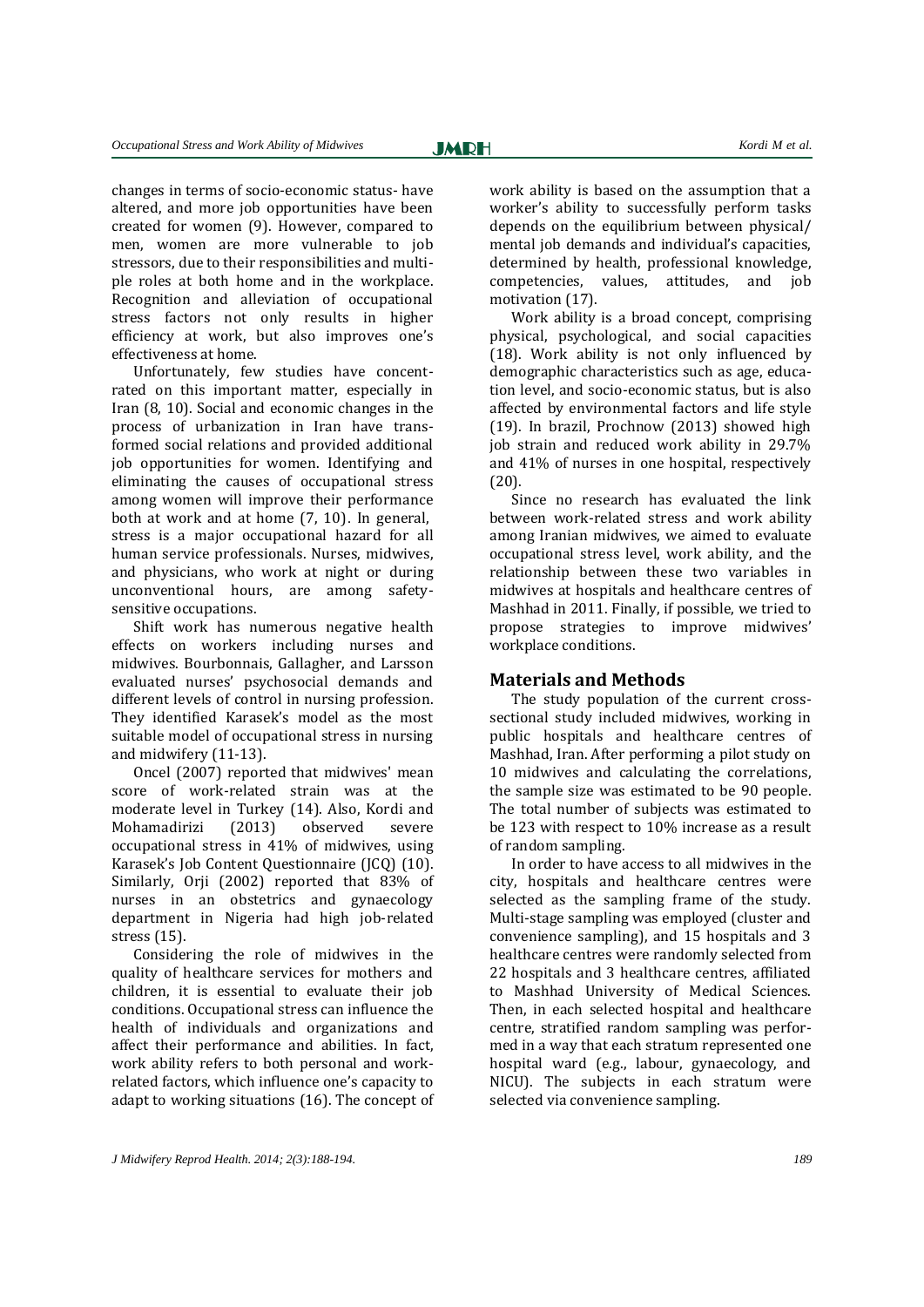After explaining the study objectives to the participants, written informed consents were obtained from the midwives. The subjects completed the questionnaires at the end of each working shift (including morning, evening, and night shifts). Inclusion criteria were as follows: 1) written consent to participate in the study; 2) age range of 23-55 years; 3) no psychological disorders over the last year; 4) being employed in one of the hospitals or healthcare centres of Mashhad; 5) having midwifery certificate for at least two years; and 6) a minimum of 3-month working experience.

The exclusion criteria were as follows: 1) unpleasant or stressful events within the last 6 months such as the death of the spouse or close relatives; and 2) divorce or pregnancy during the study period.

In case of eligibility for the study, midwives completed the questionnaire related to demographic and job characteristics, Occupational Stress Assessment questionnaire (OSAQ) and Work Ability Index Questionnaire (WAIQ) in two time intervals (beginning of the study and start of the next working shift) in order to improve the accuracy of the answers.

OSAQ consisted of 37 questions, and the respondents rated the items using a 5-point Likert scale (ranging from 1: no stress to 5: very severe stress). This questionnaire included 6 dimensions: 1) work-related financial issues, 2) public criticism, 3) workplace hazards, 4) workplace interpersonal conflicts, 5) work shift, and 6) professional and intellectual demands. The scores ranged from 37 to 185.

WAIQ consisted of 57 items and 7 dimensions including: 1) current work ability compared to the lifetime best, 2) work ability in relation to job demands, 3) number of diagnosed illnesses or limiting conditions, 4) estimated impairment due to diseases/illnesses or limiting conditions, 5) sick-leave during the last year, 6) prognosis of work ability in two years' time, and 7) an estimate of mental resources. Each answer was allocated a different score, and in the end, the participants summed all the points to determine the final score; the total score ranged from 7 to 49 (7-27: low; 28-36: moderate; 37-43: good; and 44-49; excellent) (13). The validity of demographic and job questionnaire was determined by content validity index. OSAQ and

WAIQ are also considered valid and reliable tools, adopted in various studies including studies by Kordi (2011) and Mohamadirizi (2012), which calculated the Cronbach's alpha (0.94 and 82%, respectively) (7).

## *Data Analysis*

Statistical analysis was performed by SPSS version 11.5, using student's t-test, one-way ANOVA, correlation coefficient, and linear regression model. Additionally, to describe the characteristics of descriptive data,  $\bar{X}$  + SD and frequency distribution were calculated. In order to investigate the research objectives, Pearson's and Spearman's correlation tests as well as general linear regression model were used. The significance level was considered less than 0.05.

## *Ethical Considerations*

In this study, the tests and questionnaire designers were kept anonymous, and informed consent forms were obtained from the participants; the subjects were assured about the confidentiality of personal information. Before sampling and performing the study, permission to conduct the study was granted by university ethics committee. Also, a letter of recommendation was obtained from Mashhad Faculty of Nursing and Midwifery to be presented to hospitals and healthcare centres.

## **Results**

In the current study, the majority of subjects were within the age range of 23-33 years. Overall, 58.5% of the participants were single, 61.8% had bachelor's degree or higher, and 80% had a medium economic status.

None of the demographic characteristics had a significant relationship with occupational stress or work ability level. Also, 48.0% and 23% of the participants experienced severe/ very severe and moderate work stress, respectively. In addition, 67.4%, 31.8%, and 0.8% of the subjects showed good/excellent, moderate, and poor work abilities, respectively.

Some of the job characteristics and correlations between different variables, level of work stress, and work ability are presented in Table 1 (based on student's t-test, one-way ANOVA, and Pearson's correlation coefficient).

The most common work-related stressors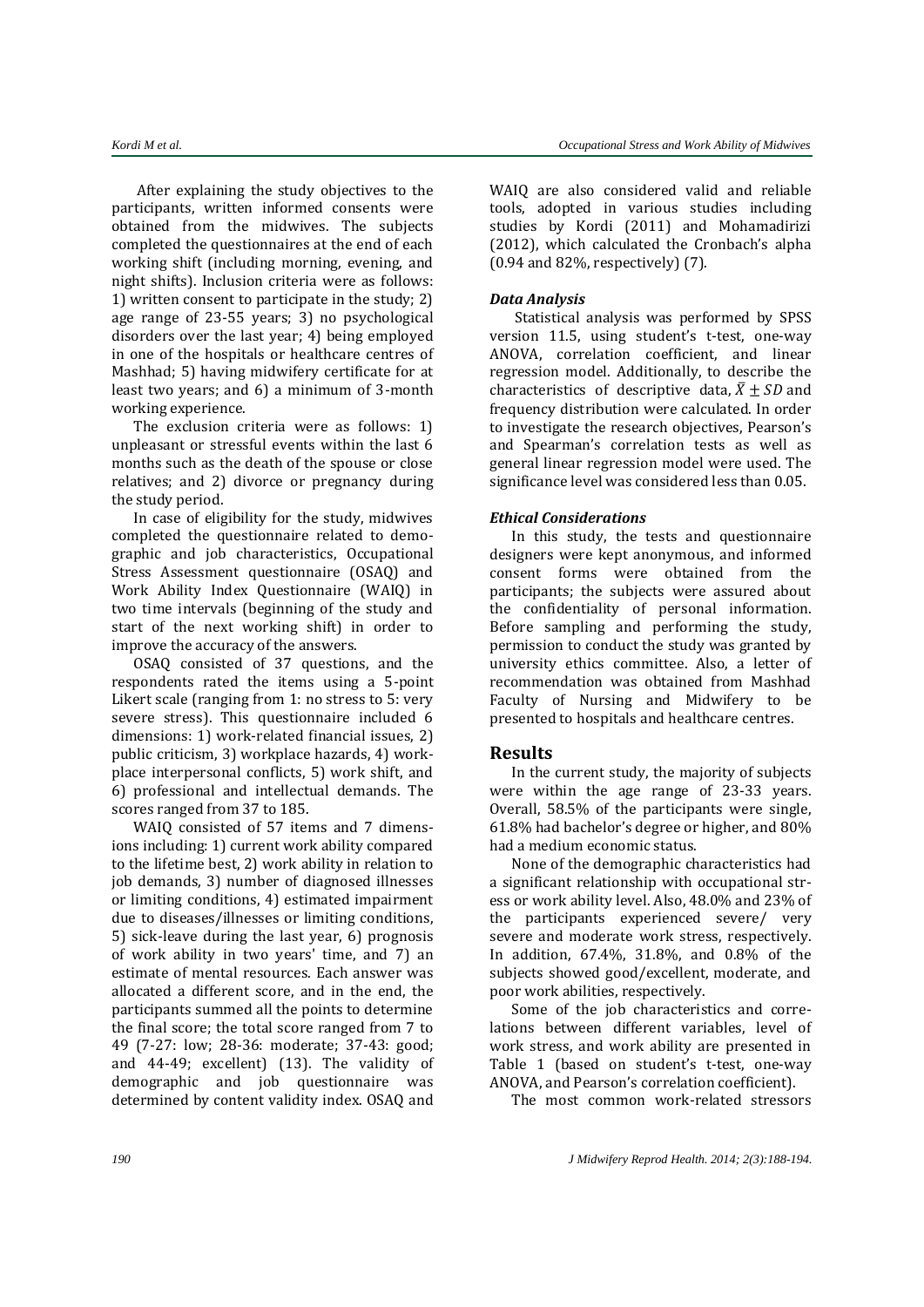**JMRH** 

|              | Table 1. Frequency distribution of work characteristics and correlations between different variables, occupational stress level, and |  |  |
|--------------|--------------------------------------------------------------------------------------------------------------------------------------|--|--|
| work ability |                                                                                                                                      |  |  |

| Variables                   |                    | Mean $\pm$ SD   |           | Statistical variables |                  |  |
|-----------------------------|--------------------|-----------------|-----------|-----------------------|------------------|--|
|                             |                    |                 | n(%)      | Occupational stress   | Work ability     |  |
| Job environment             | Hospitals          |                 | 75(60.97) | $P = 0.03$            | $P = 0.13$       |  |
|                             | Healthcare centres |                 | 48(39.03) | $t = -3.24$           |                  |  |
|                             | Day                |                 | 49(39.8)  |                       |                  |  |
| Work Shift                  | Evening            |                 | 19(15.4)  | $P = 0.14$            | $P = 0.18$       |  |
|                             | Night              |                 | 20(16.3)  |                       |                  |  |
|                             | Rotating           |                 | 35(28.5)  |                       |                  |  |
| Working Hours (hr per week) | $40\square$        | $44.15 \pm 1.3$ | 56(45.5)  | $P = 0.68$            | $P = 0.45$       |  |
|                             | 40<                |                 | 67(54.5)  |                       |                  |  |
|                             | $1\geq$            |                 | 10(8.1)   |                       |                  |  |
| Work experience (yr)        | $1 - 5$            | $10.75 \pm 0.3$ | 21(17.1)  | $P = 0.22$            | $P = 0.31$       |  |
|                             | $5 - 10$           |                 | 38(30.9)  |                       |                  |  |
|                             | 10<                |                 | 54(43.9)  |                       |                  |  |
| Mean $\pm SD$               |                    |                 |           | $149 \pm 0.01$        | $38.81 \pm 0.05$ |  |
|                             |                    |                 |           |                       |                  |  |

#### **Table 2.** Distribution of occupational stress level according to work ability level

|                              |                  | Work ability level |          |           |               | P-value      |
|------------------------------|------------------|--------------------|----------|-----------|---------------|--------------|
| Occupational stress<br>level | L <sub>0</sub> W | Moderate           | Good     | Excellent | Total<br>n(%) |              |
|                              | n (%)            | n(%)               | n(%)     | n(%)      |               | (Pearson)    |
| Low                          | 0(0)             | 2(3.3)             | 2(3.3)   | 2(3.3)    | 6(100.0)      | $P = 0.02$   |
| Moderate                     | 1(1.9)           | 10(18.5)           | 36(66.7) | 7(13.0)   | 54(100.0)     | $r = -0.061$ |
| Severe/very severe           | 0(0.0)           | 27(45.8)           | 24(39.0) | 12(15.3)  | 63(100.0)     |              |

#### **Table3.** The distribution of occupational stress level according to workplace environment

|                          | Occupational stress level |            |            |             | Total       | P-value   |
|--------------------------|---------------------------|------------|------------|-------------|-------------|-----------|
| Workplace<br>environment | LOW                       | Moderate   | Severe     | Very severe | n(%)        | (t-test)، |
|                          | n (%)                     | n (%)      | n(%)       | n (%)       |             |           |
| Hospital                 | 0(0)                      | 14 (18.91) | 39 (52)    | 21 (28.37)  | 74 (60.16)  |           |
| Healthcare centre        | 22 (45.83)                | 15 (31.25) | 9(18.7)    | 2(4.1)      | 48 (39.02)  | P=0.03    |
| Total                    | 22 (45.83)                | 29 (23.57) | 48 (39.02) | 24 (19.5)   | 123 (100.0) |           |

#### **Table 4.** General linear regression model and predictors of work ability

| Predictor variables   | Unstandardized coefficients | <b>Standardized Coefficients</b> | P-value |
|-----------------------|-----------------------------|----------------------------------|---------|
| Age                   | .221                        | $-331$                           | .324    |
| Education level       | .002                        | $-259$                           | .159    |
| Marital status        | .023                        | .468                             | .280    |
| Socio-economic status | .109                        | $-0.091$                         | .494    |
| Occupational stress   | $-.621$                     | $-123$                           | .000    |
| Work experience       | .166                        | $-0.67$                          | .480    |
| Workplace environment | .001                        | $-110$                           | .246    |
| Work shift            | .004                        | .136                             | .286    |
| Working hours         | .024                        | $-.046$                          | .511    |

were changing or quitting the job, insufficient number of co-workers, fear of injury by sharp objects, and insufficient time for patient checkup.

The results of Pearson's correlation coefficient showed a negative correlation between the total score of occupational stress and that of work ability (P=0.02, r =  $-0.061$ ); in fact, 45.8% (n=27) of the midwives with severe occupational stress had moderate work ability (Table 2).

According to t-test, there was a significant correlation between occupational stress score and job environment, in a way that 52% of midwives, working at hospitals, had severe job

stress (P=0.03) (Table 3).

In order to control the effective variables, all variables were entered into general linear regression model. Variables affecting occupational stress and work ability including age, workplace environment, work shift, working hours, work experience, educational level, and economic status were included as independent variables, and the main variables including work stress and work ability were separately entered as dependent variables in several steps. Finally, occupational stress and work ability scores had a significance level < 0.05 and were considered as predictor variables (Table 4).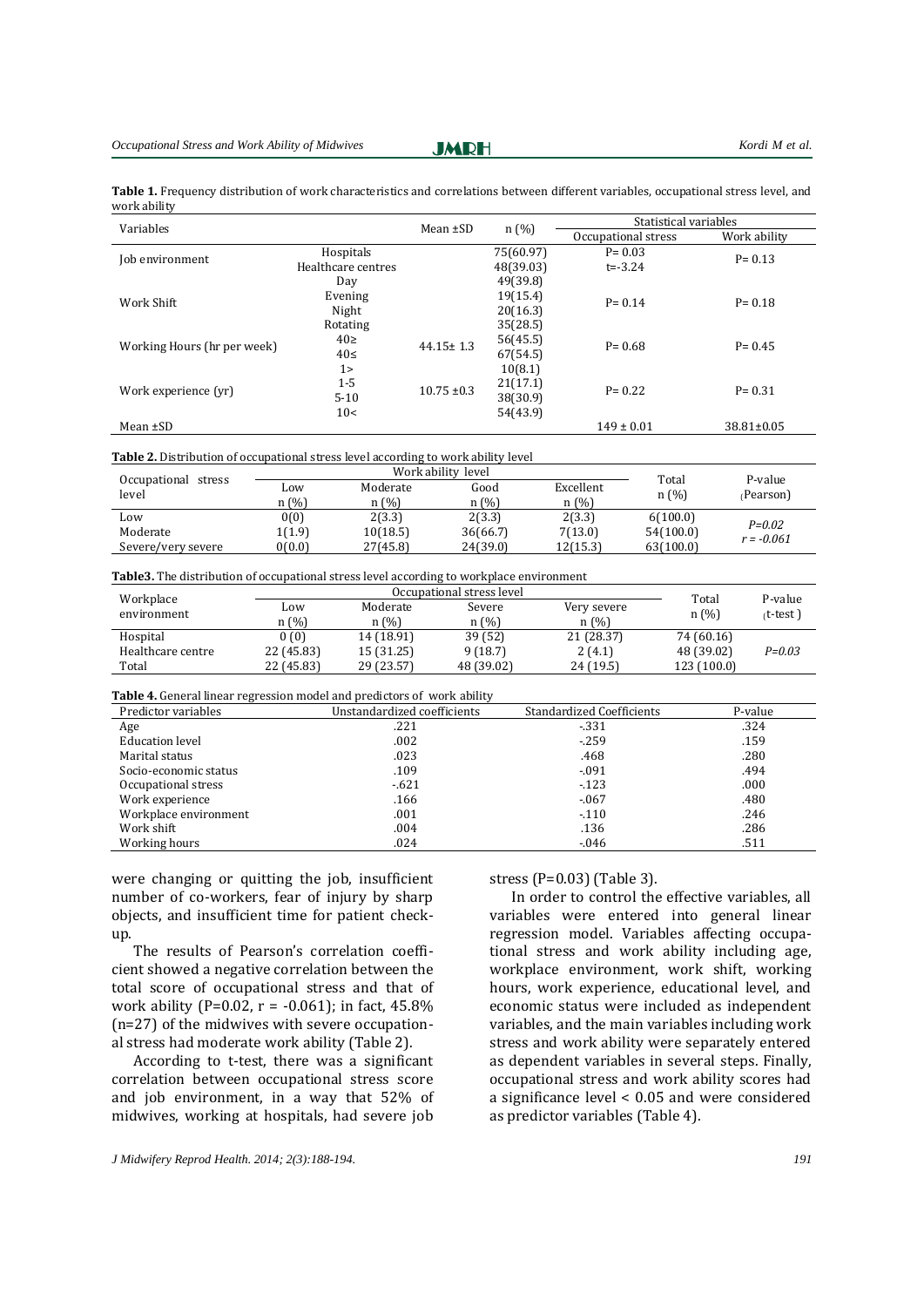## **Discussion**

The present study was carried out to evaluate occupational stress and work ability level of midwives, working in hospitals and healthcare centres of Mashhad, Iran. We also aimed to assess the correlations between these variables. The results showed that 58% of midwives had severe/very severe occupational stress.

In studies by Knezevic (2011) and [Orji EO](http://www.ncbi.nlm.nih.gov/pubmed?term=Orji%20EO%5BAuthor%5D&cauthor=true&cauthor_uid=12521735) (2002), 76% and 83% of healthcare workers at obstetrics and gynaecology departments were believed to have job-related stress [\(13,](#page-6-0) 15). Compared to the mentioned results, it seems that midwives in Mashhad experience high occupational stress.

Severity of occupational stress was also related to the reliability and accuracy of the study tools. Hsu H-C (2007), by using work stress scaling, reported that occupational stress was 49.1% among nurses [\(21\)](#page-6-4). Also, Shen (2005), using Karasek's JCQ, reported high occupational stress in 19% of the nurses [\(22\)](#page-6-5).

Differences in cultures and workplace environments in various countries and cities, as well as mental conditions, can all be influential factors for the level of occupational stress in different jobs. In the recent study, the most common stressors were shortage of midwifery staff, fear of injury by sharp objects, and insufficient time for patient check-up. Also, Knezevic's study (2011) showed that insufficient resources, low number of employees, poor workplace management, poor communication with authorities, and emotional working environment were some of the common stressors among midwives (13). Whereas Sveinsdóttir (2005) found that work overload, insufficient consultation and communication, inadequate feedback on performance, insufficient resources, and not being able to "switch off at home" were the common stressors among Icelandic nurses [\(23\)](#page-6-6).

Given that stressors are specifically related to the type of job, stressors in this study (for midwifery profession) were different from those of nursing profession in recent studies. Mean work ability score in this study was 38.81, which was much lower, compared to midwives' score of 40 in Knezevic's study in Croatia (2011), nurses' score of 41 in Golubic's study (2009), and worker population' score of 41.9 in EL Fassi's research (2013) (13, 19, 24).

Different working conditions such as the number of patients under the care of midwives and cultural and social differences can result in low work ability of midwives. In addition, in the mentioned studies, work abilities of both male and female midwives were assessed, whereas in the present study, the subjects were all women. Madeleine (2013) revealed that there was a significant difference between women and men in terms of the mean score of work ability; in fact, the score of work ability for women was lower than that of men [\(25\)](#page-6-7).

There is a significant negative correlation between the level of occupational stress and work ability, which shows that work ability decreases as occupational stress increases. Our findings were congruent with the findings of studies by Knezevic (2011) and Golubic (2009). They showed that nurses and midwives with severe occupational stress had lower work ability scores (13, 26).

Considering the harmful physical, psychological, and economic effects of occupational stress on an individual and his/her workplace, efforts in decreasing job-related stress, revaluation of nurses' responsibilities and healthcare programs in health centres, efficient working schedules, and increasing the number of midwifery staff in healthcare centres can be of great significance; also, preventive programs such as periodic physical check-up and consulting programs will be beneficial to these employees.

Moreover, educational planners can include occupational stress, work ability scaling/indices, and the related consequences in educational programs in order to familiarize midwifery students with these concepts and prepare them for work-related challenges in the future.

Given the prevalence and severity of high occupational stress and poor work ability in midwives, there is a need for screening working conditions via standard tests. Proper management of midwives can improve the quality of working life in midwives. It is recommended that professional healthcare services integrate screening programs for healthcare personnel. In fact, some changes at workplace and educational programs are required in order to reduce work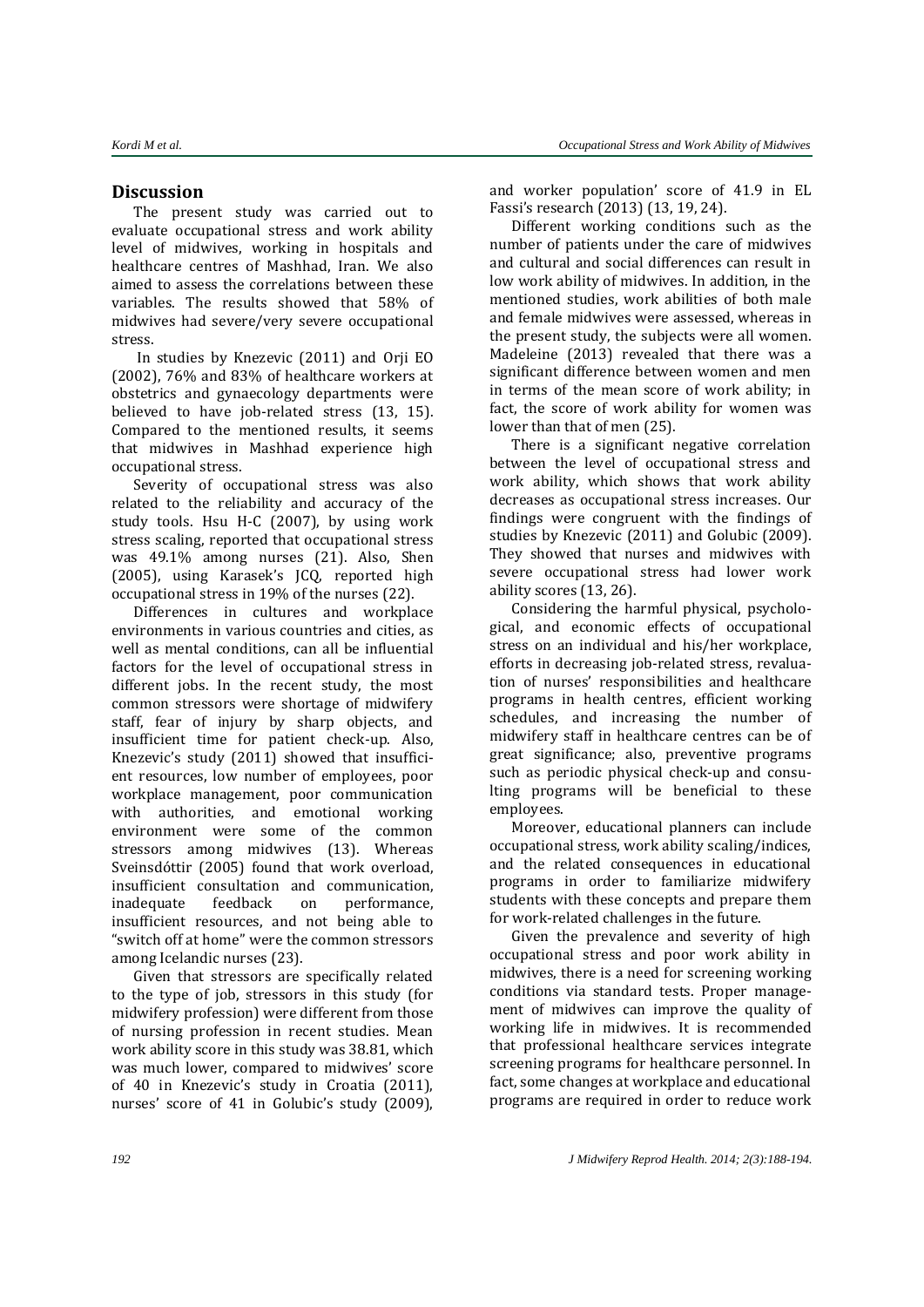stress and improve work ability.

Unfortunately, this study had some limitations. Firstly, the midwives might have provided inaccurate personal information in the questionnaires; however, we tried to eliminate this problem by obtaining their consent and confidence about data confidentiality. Secondly, the small number of participants might have limited the accuracy of the obtained data. In order to minimize the effect of fatigue on midwives' answers during active working shifts, the questionnaires were completed at the beginning of these working shifts.

### **Conclusion**

The results of the current study showed that high occupational stress is related to low work ability in midwives. According to our findings, social and professional support should be provided in order to reduce occupational stress and increase high work ability. Decreasing psychological demands in the workplace may be essential for reducing stress and improving women's general and occupational health. Further studies are required to identify midwives, who are at risk of severe stress level and low work ability, and employ effective interventions.

### **Acknowledgment**

The present study was extracted from a proposal approved by Mashhad University of Medical Sciences on 2011 (proposal code: 88827). Hereby, we appreciate the support and collaboration of university deputy for research, Dr Bojana Knezevic, and Dr Rajna Golubic. We also thank all the midwives, working at clinics and hospitals, for their sincere cooperation.

#### **Conflict of Interest**

The authors declare no conflicts of interest.

#### **References**

- <span id="page-5-0"></span>1. Smith DR, Leggat PA, Speare R, Townley-Jones M. Examining the dimensions and correlates of workplace stress among Australian veterinarians. Journal of Occupational Medicine and Toxicology. 2009;4(1):32.
- <span id="page-5-1"></span>2. Collins JJ, Baase CM, Sharda CE, Ozminkowski RJ, Nicholson S, Billotti GM, et al. The assessment of chronic health conditions on work performance, absence, and total economic impact for

employers. Journal of Occupational and Environmental Medicine. 2005;47(6):547-557.

- <span id="page-5-2"></span>McNeely E. The consequences of job stress for nurses' health: time for a check-up. Nursing Outlook. 2005;53(6):291-299.
- <span id="page-5-3"></span>4. Park Y-M, Kim SY. Impacts of Job Stress and Cognitive Failure on Patient Safety Incidents among Hospital Nurses. Safety and Health at Work. 2013;4(4):210-215.
- <span id="page-5-4"></span>5. Gholamzadeh S, Sharif F, Rad FD. Sources of occupational stress and coping strategies among nurses who are working in Admission and Emergency Department in Hospitals affiliated to Shiraz University of Medical Sciences, Iran. Iranian Journal of Nursing and Midwifery Research. 2011;16(1):42.
- <span id="page-5-5"></span>6. Kordi M, Mohamadirizi S, Taghi Shakeri Mohamad Sfj, Hafizi L. The Relationship Between Midwives'work Stress And Perimenstrual Distress. Iranian Journal Of Obstetrics, Gyneocology And Infertility. 2011;14(3):54-63.
- 7. Mohamadirizi S, Kordi M, Shakeri M, Salehi Fadardi J. A survey on midwives work ability at public hospitals and health-care centers in Mashhad in 2011. Occupational Medicine. 2012; 4(1-2):59-65.
- <span id="page-5-6"></span>8. Mozurkewich EL, Luke B, Avni M, Wolf FM. Working conditions and adverse pregnancy outcome: a meta-analysis. Obstetrics & Gynecology. 2000;95(4):623-635.
- <span id="page-5-7"></span>9. Ahmad-Nia S. Women's work and health in Iran: a comparison of working and non-working mothers. Social Science & Medicine. 2002; 54(5): 753-765.
- <span id="page-5-8"></span>10. Kordi M, Mohamadirizi S, Shakeri MT. The relationship between occupational stress and dysmenorrhea in midwives employed at public and private hospitals and health care centers in Iran (Mashhad) in the years 2010 and 2011. Iranian Journal of Nursing and Midwifery Research. 2013;18(4):316.
- 11. Nikkhoo N. Survey of stressors and degree of stress in their creation of the delivery rooms coaches midwifery school of nursing and midwifery university of medical sciences tehran city in 2004. Iranian Journal Nursing and Midwifery Research. 2004;10:44-48.
- 12. Larsson M, Aldegarmann U, Aarts C. Professional role and identity in a changing society: Three paradoxes in Swedish Midwives, 'apostropee' experiences. Midwifery. 2009;25:373-381.
- 13. Knezevic B, Milosevic M, Golubic R, Belosevic L, Russo A, Mustajbegovic J. Work-Related stress and work ability among Croatian University hospital midwives. Midwifery. 2011;27:146-153.
- <span id="page-5-9"></span>14. Oncel S, Ozer ZC, Efe E. Work-related stress, burnout and job satisfaction in Turkish